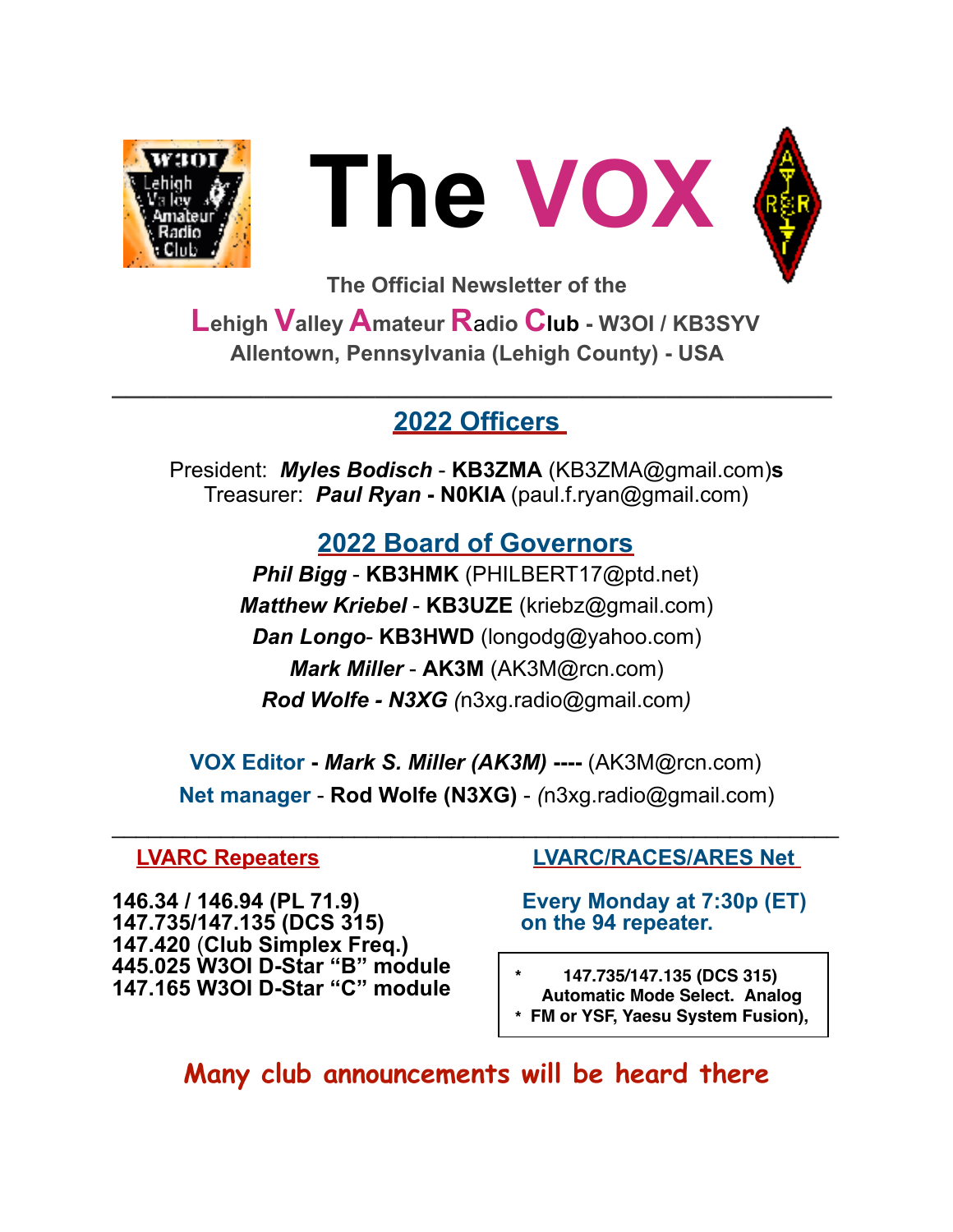The **April** LVARC **m**eeting will be held on **Tuesday April 5,** 2022 using **ZOOM** *AND* **In-Person** at **7:30p.** 

The scheduled program: **"***LVARC ARES Overview." - Mark* (AK3M)

### *Plan to attend this Meeting*

**The LVARC holds it's monthly meeting the FIRST TUESDAY of every month BOTH In Person AND using ZOOM at 7:30p Eastern time. Meetings are held at the Tri-Clover Fire Co. in Orefield, PA.** 

### LVARC TEST SESSIONS

The LVARC test sessions are held the **THIRD FRIDAY of EVERY OTHER MONTH.**

Contact Mark Miller (AK3M) at **[AK3M@rcn.com](mailto:AK3M@rcn.com)** for details.

### **REGISTRATION IS REQUIRED**

**If you have questions, contact Mark (AK3M) at [AK3M@rcn.com](mailto:AK3M@rcn.com)**

**UpComing 2022 LVARC Programs**

April 5 **- "***LVARC ARES Overview***"** - Mark (AK3M)

May 3 - **"***Portable HF Radios***"** - Scott (KB3YOT)

**Note:** — Programs or topics are subject to change.

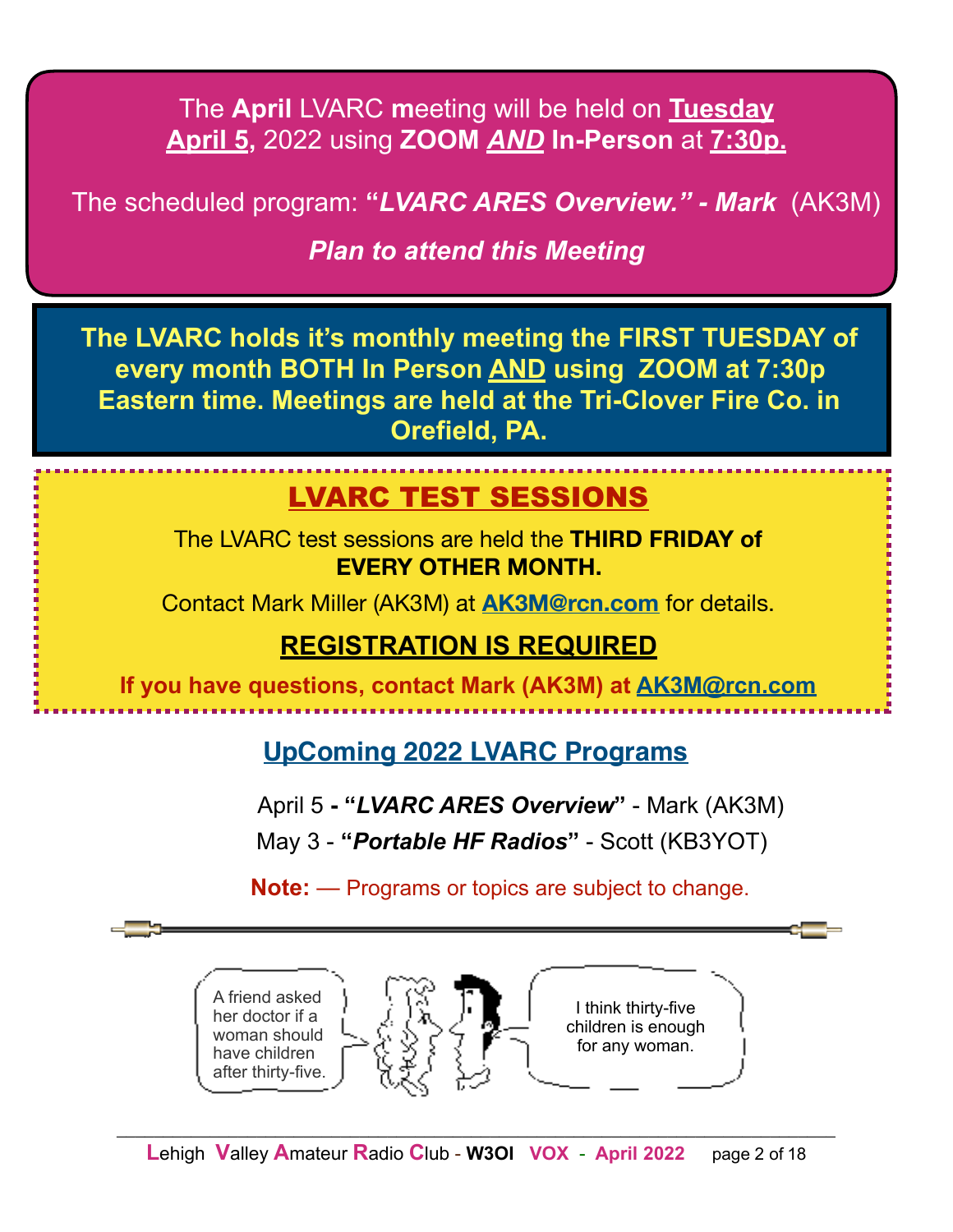# **This Month In Ham Radio**

| Sunday                                  | Monday                                                                                       | Tuesday                                               | Wednesday                           | Thursday | Friday | Saturday |
|-----------------------------------------|----------------------------------------------------------------------------------------------|-------------------------------------------------------|-------------------------------------|----------|--------|----------|
| <b>April 2022</b>                       |                                                                                              |                                                       |                                     |          |        |          |
|                                         | <b>LVARC</b><br><b>Net</b><br>7:30 <sub>p</sub><br><b>KB3YOT</b><br>2m AM/SSB<br>Net - 8:15p | <b>LVARC</b><br>Meeting<br>7:30p                      | 6<br>D-Star<br><b>Net</b><br>7:00p  |          | 8      | 9        |
| Rookie<br>10<br>Roundup<br>Phone        | <b>LVARC</b><br><b>Net</b><br>7:30p<br><b>KB3UZE</b><br>2m AM/SSB<br>Net - 8:15p             | 12                                                    | 13<br>D-Star<br><b>Net</b><br>7:00p | 14       | 15     | 16       |
| 17<br><b>Easter</b><br><b>SINGLE OF</b> | 18<br><b>LVARC</b><br><b>Net</b><br>7:30p<br>N3XG<br>2m AM/SSB<br>Net - 8:15p                | 19<br><b>LVARC</b><br>"Hands<br>On<br>Night"<br>7:30p | 20<br>D-Star<br><b>Net</b><br>7:00p | 21       | 22     | 23       |
| 24                                      | 25<br><b>LVARC</b><br><b>Net</b><br>7:30p<br>N3RPV<br>2m AM/SSB<br>Net - 8:15p               | 26                                                    | 27<br>D-Star<br><b>Net</b><br>7:00p | 28       | 29     | 30       |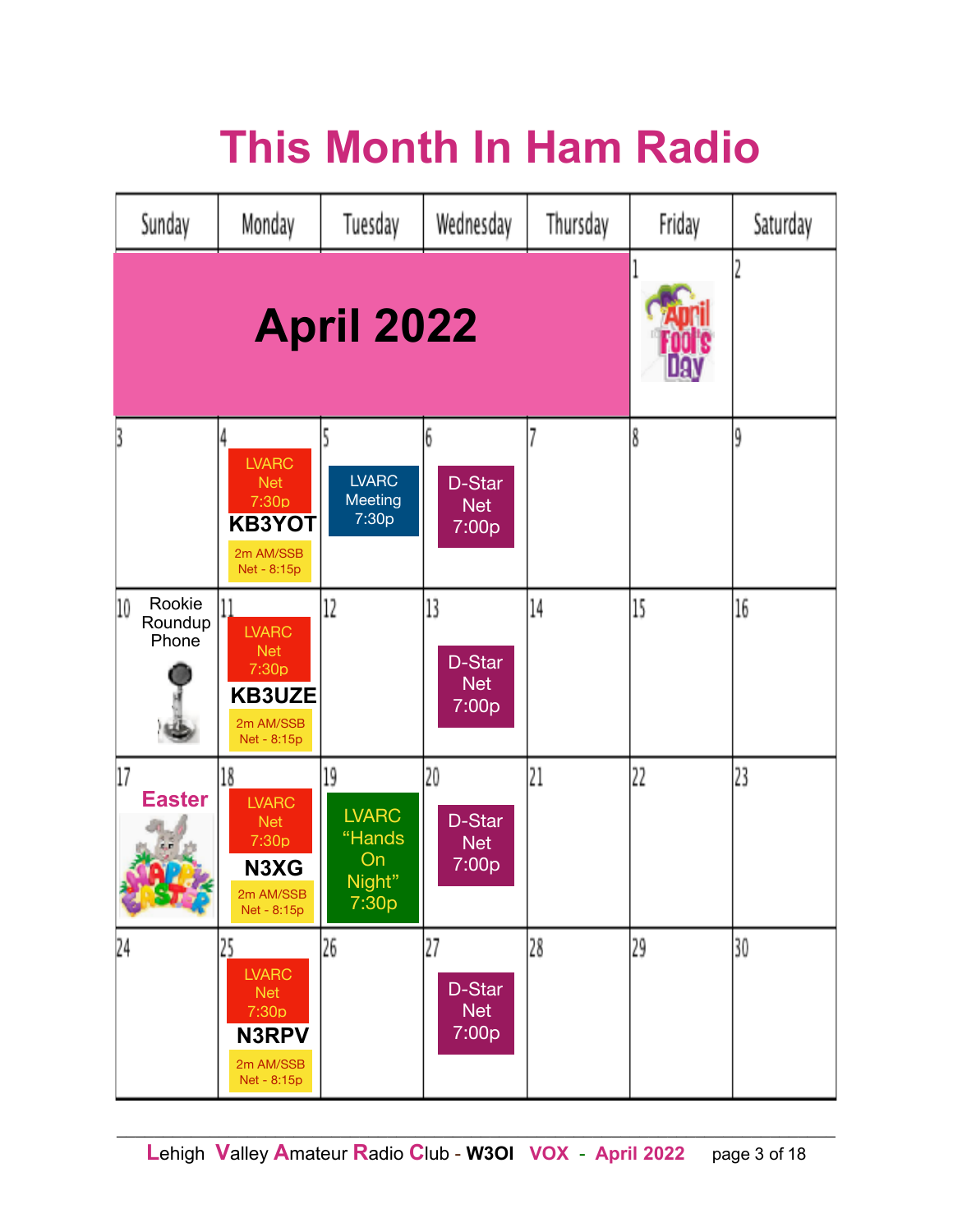### **2022 LVARC Test Session Schedule**



**May 20 2022 August 19 2022 October 21 2022**



### *Registration is NECESSARY.*

To register, contact Mark (AK3M) at **[AK3M@rcn.com](mailto:no_reply@apple.com)**.

### **Test Information Update**

The new Technician test will take effect on July 1, 2022

### **What Ever Happened To …?**

 **Full service gas stations?** 





Send your "What Ever Happened To…," to Mark (AK3M) for inclusion in a future issue of the VOX).

The **Hanover Township Spring 5K** will be held on **Saturday June 11, 2002 starting at 0900.** 

Contact Mark (AK3M) for more information or to volunteer at **[AK3M@rcn.com](mailto:AK3M@rcn.com)**.



Your your help is needed! Mark your calendar and volunteer now.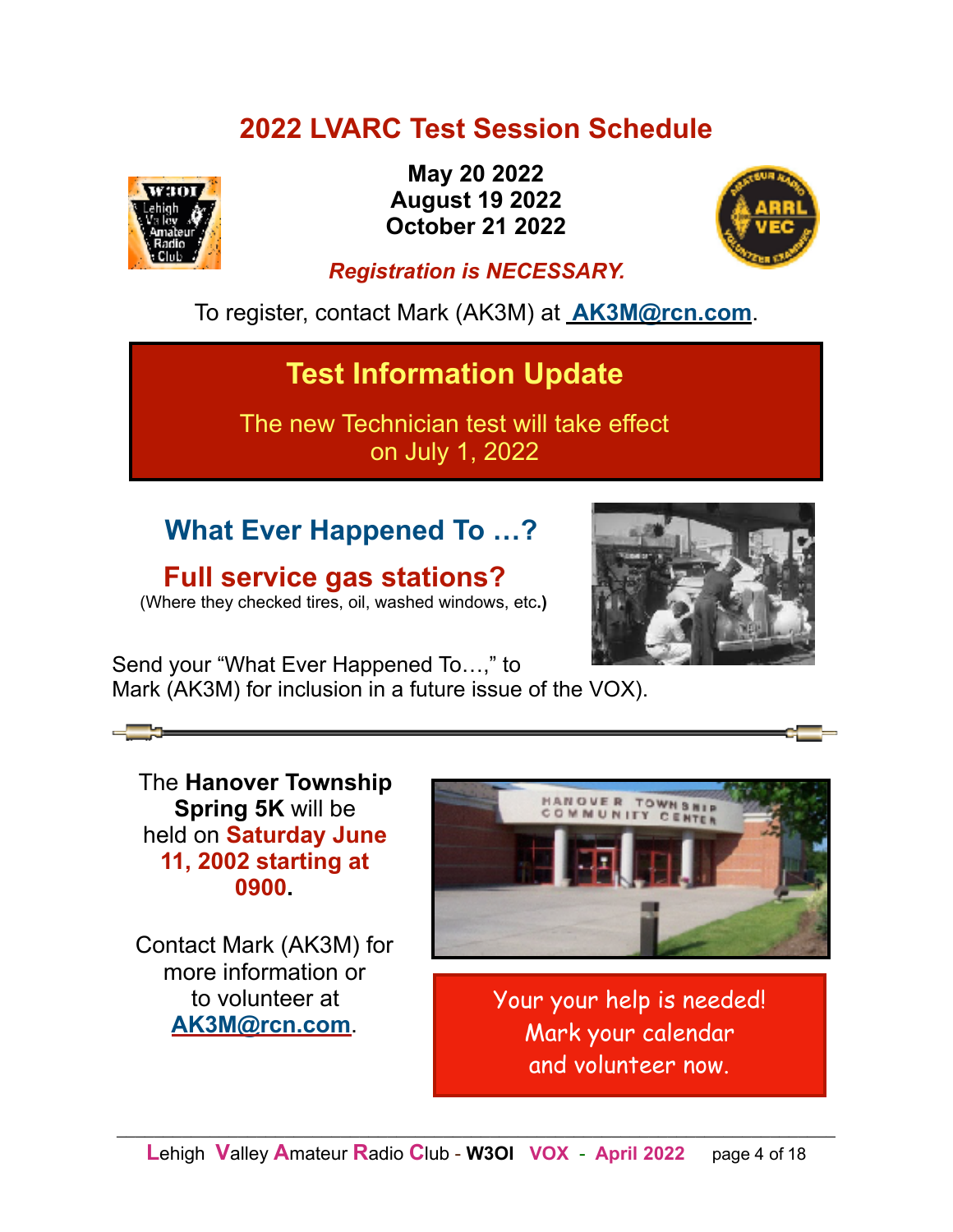### **ARES Vests** - de Mark (AK3M)

*Do I need a vest to participate in an ARES event?* **NO**, vests are not required to participate in an ARES event. Vests are recommended however, as wearing a vest will help event staff and event participants identify you in case they need help. They may not know what you do, but it will allow them to approach you if they have any questions or need help.

If you do want to get a vest, there are many kinds. The more expensive the vest, the more pockets it may contain Vest pockets will allow you to easily carry your HT and accessories.

Harbor freight sells vests for as little as \$3.97 or the ARRL also has vests available for varying prices.



 **Where Did the Easter Bunny Originate?** 



According to some sources, the Easter bunny first arrived in America in the 1700s with German immigrants who settled in [Pennsylvania](https://www.history.com/topics/us-states/pennsylvania) and transported their tradition of an egg-laying hare called "Osterhase" or "Oschter Haws."



LVARC will be holding Field Day at the Brickyard site again this year. Listen to the net and read the VOX for details as they develop.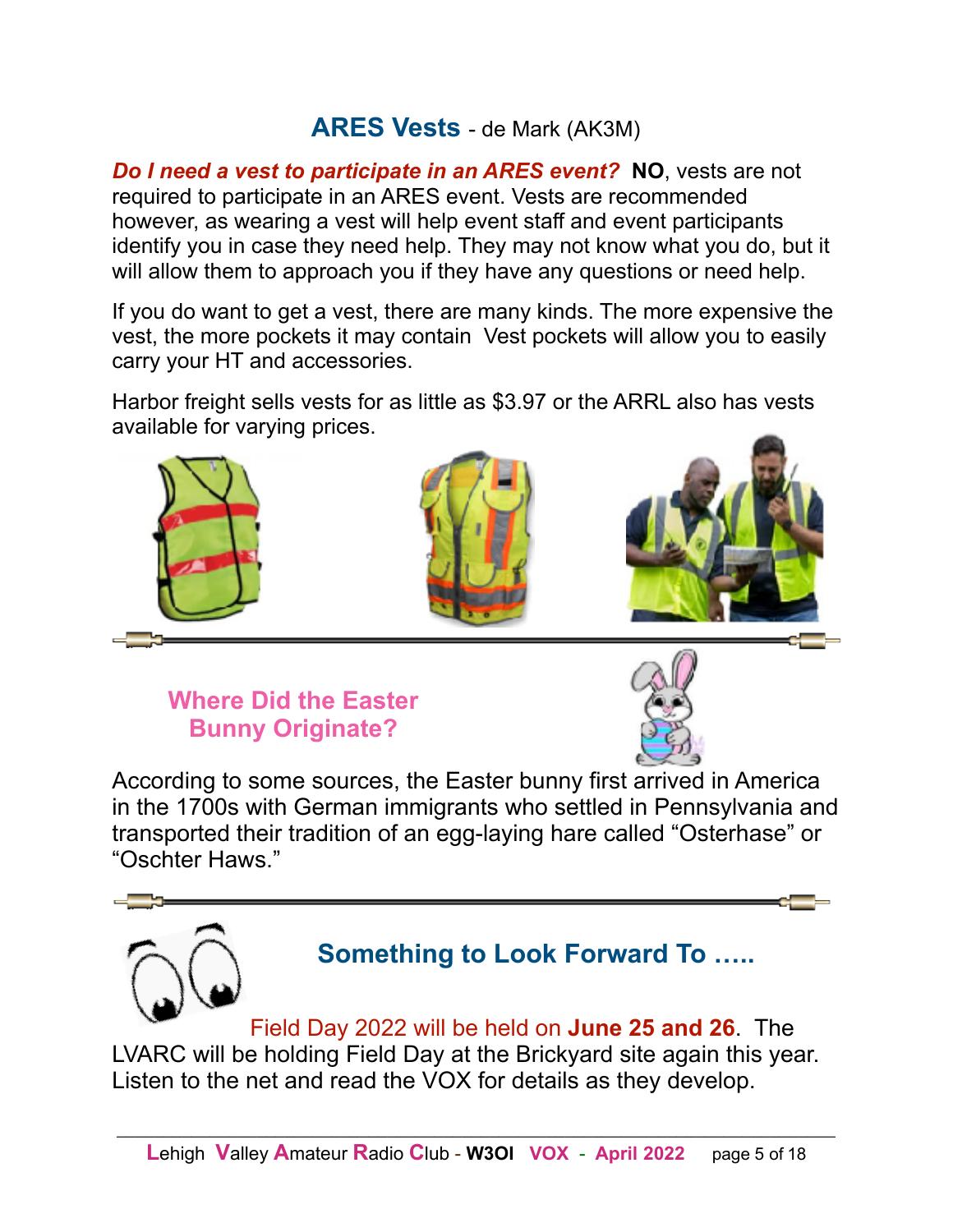





#### George Miller (W3GWM) ARRL Eastern Pennsylvania Section Manager **[w3gwm@arrl.org](mailto:w3gwm@arrl.org)**

Cycle 25 is shaping up to be an outstanding experience *BUT* .… "*Please exercise care to not operate outside of your allotted privileges. Recent reports from Riley Hollinsworth, K4ZDH, are revealing some Hams are not observing FCC Rules and are operating out of band.* 

*Technician licensees have been found all over the bands instead of where they have been granted privileges.* 

*Tech's aren't the only people abusing privileges. General and Advanced Class licensees have been observed yielding to temptation and going after that DX Station that's just out of reach.* 

*Spend a few minutes at your next club meeting reminding your members that Amateur Radio is a privilege NOT a right. Abuse it and lose it.* 

*If you want expanded privileges, UPGRADE!* 

*Warnings have been issued to many Hams this month (February 2022)."* 

The *Star Of Bethlehem Festival for Kids* will be held on Sunday May 15. This festival will be held rain or shine. It is designed to educate children in art, science and the performing arts.

The festival starts at 12:00p and ends at 4:00p. It will be held at 123 W. Lehigh St, Bethlehem, PA 18018.

**<https://starofbethlehemfestival.org/star-of-bethlehem-festival-for-kids>**

*The LVARC communications trailer is expected to be there!* 

*"The great gift of Easter is hope."* – *Basil Hume*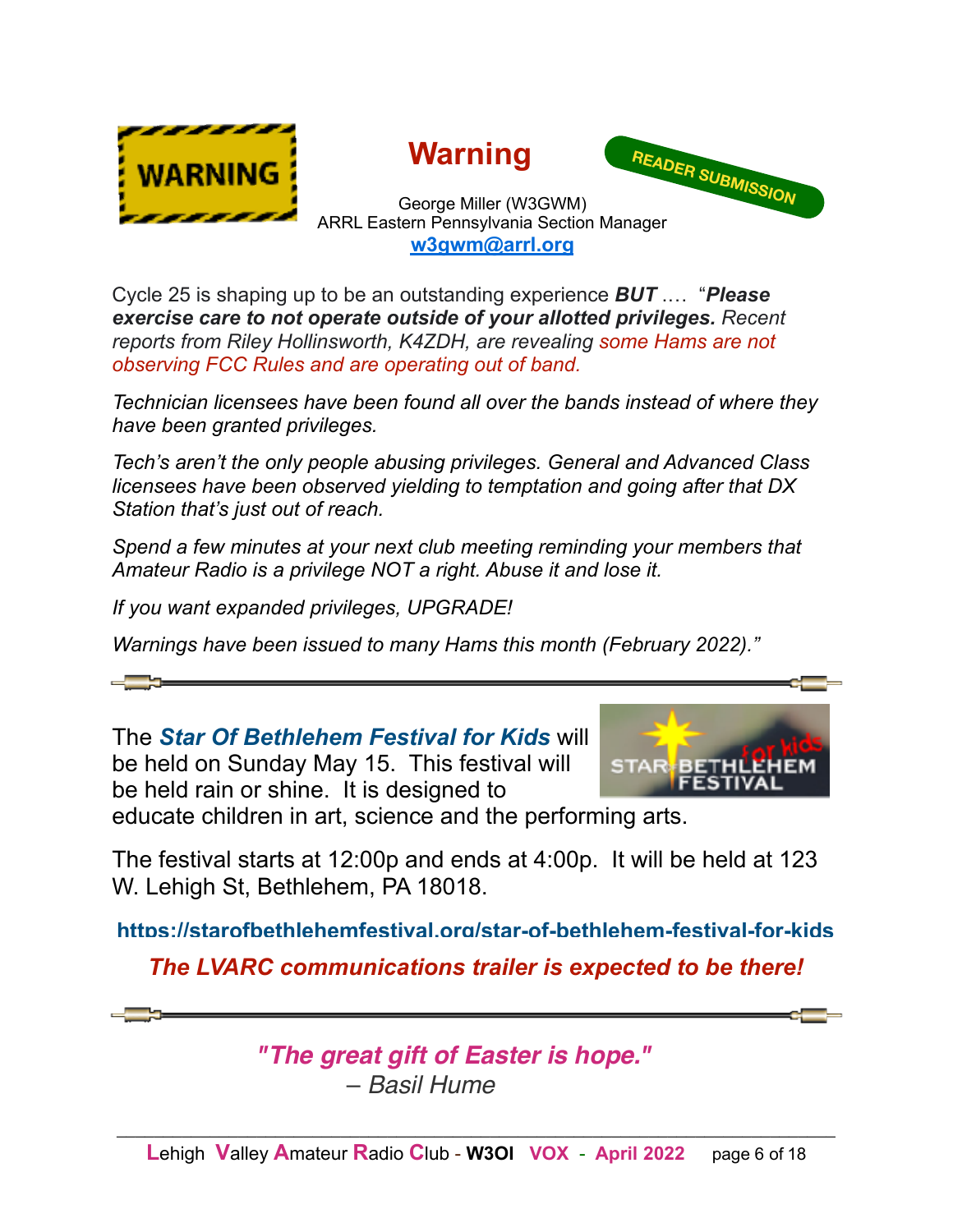

**The St. Luke's Half Marathon will be held on Sunday April 24.**

 This event has not been held for three years but is resuming on the 24th. This is a half marathon (13 miles) and is expected to last about 4 hours.

 *Your help is needed!* This is the first ARES activity of 2022 followed by the Hanover Township Spring 5K on June 11.

 If you can spare a few hours to volunteer your communications expertise, contact Mark (AK3M) at **[AK3M@rcn.com.](mailto:AK3M@rcn.com)**

Chameleon EMCOMM 2 60' end fed (brand new in box) 50' coax \$110.00 antenna alone costs \$130.00. Email James (KB3WGE) at **[kb3wge@yahoo.com](mailto:kb3wge@yahoo.com)** or call (610) 983-7918.





The LVARC license was due to expire on March 24, 2022. TNX to Paul (N0KIA), the W3OI club license has been renewed. It is now good until March 24, 2032.

Check *your* license and don't let it expire.

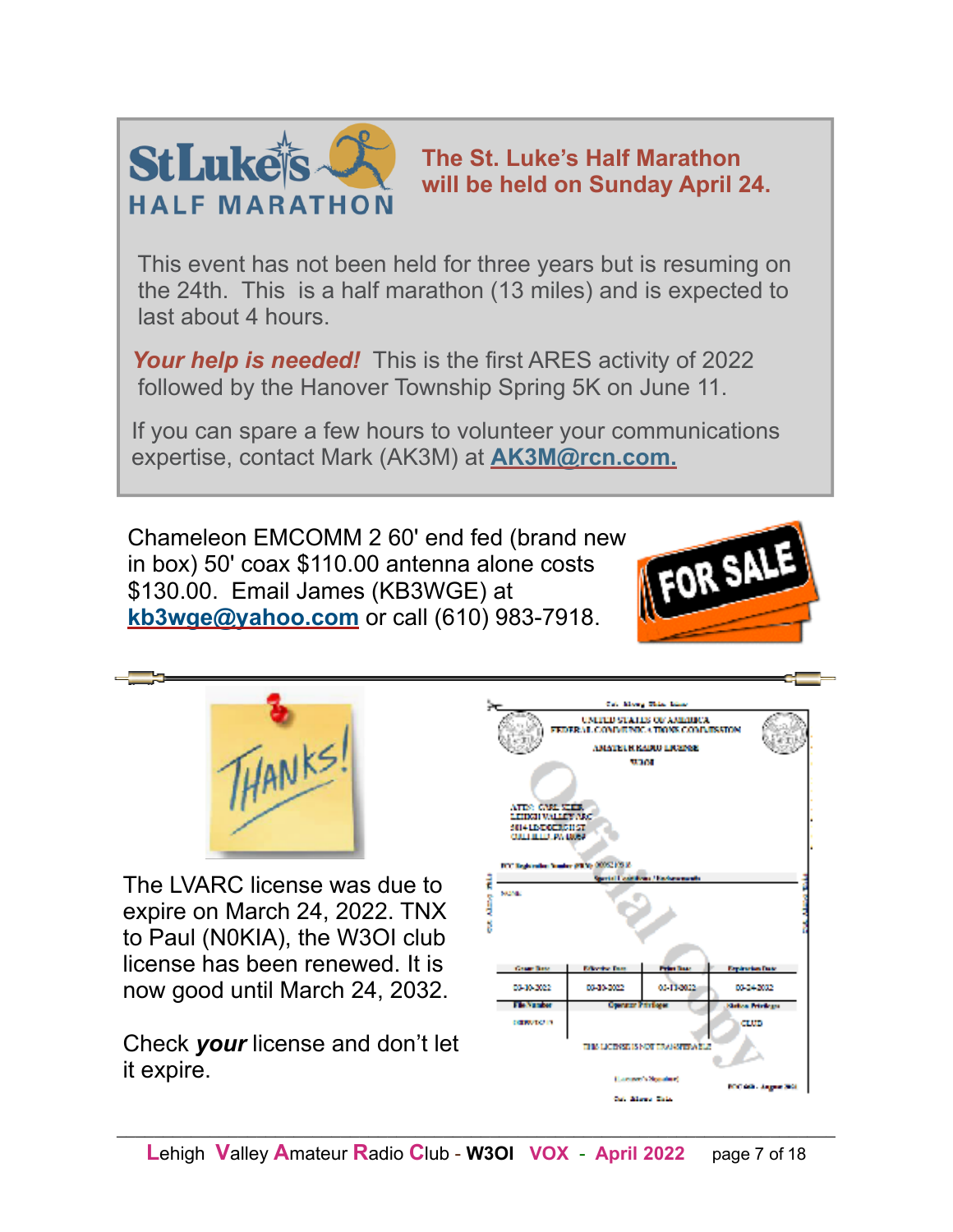### **LVARC Net Manager**

Rod (N3XG) has taken the new position of **LVARC Net Manager**. *See page 11.*





### **Emergency Communications Trailers Aren't Just for Emergencies**

In 2021, the Rural Radio Preparedness Association, an ARRL affiliated club and sponsoring organization of Santa Rosa County (Florida) ARES, was donated funds to purchase a cargo trailer for use in emergency communications. Several members of the ARES team donated time and money to outfit the trailer.

In addition to emergency communications, one of the main goals was to use the trailer for public education of amateur radio.

**<http://www.arrl.org/FandES/field/ares-el/?issue=2022-03-16>**

*Sounds like the LVARC is on track with others!* 

### **March LVARC Test Session**

At the March 18, 2022 test session, 8 tested and 8 passed. *CONGRATULATIONS* to:



Joe Tomanik - Tech Kevin Altmiller - Tech Justin Schurawlow - Tech Fredric J Moskowitz - Tech Mergim Berisha - Tech Mark Davis - Tech Steve Levine (K2OPA) - Extra John Gallagher - Tech

VE's in attendance included **Mark** (AK3M), **Walt** (KE3SP) and **Don** (N0VGA).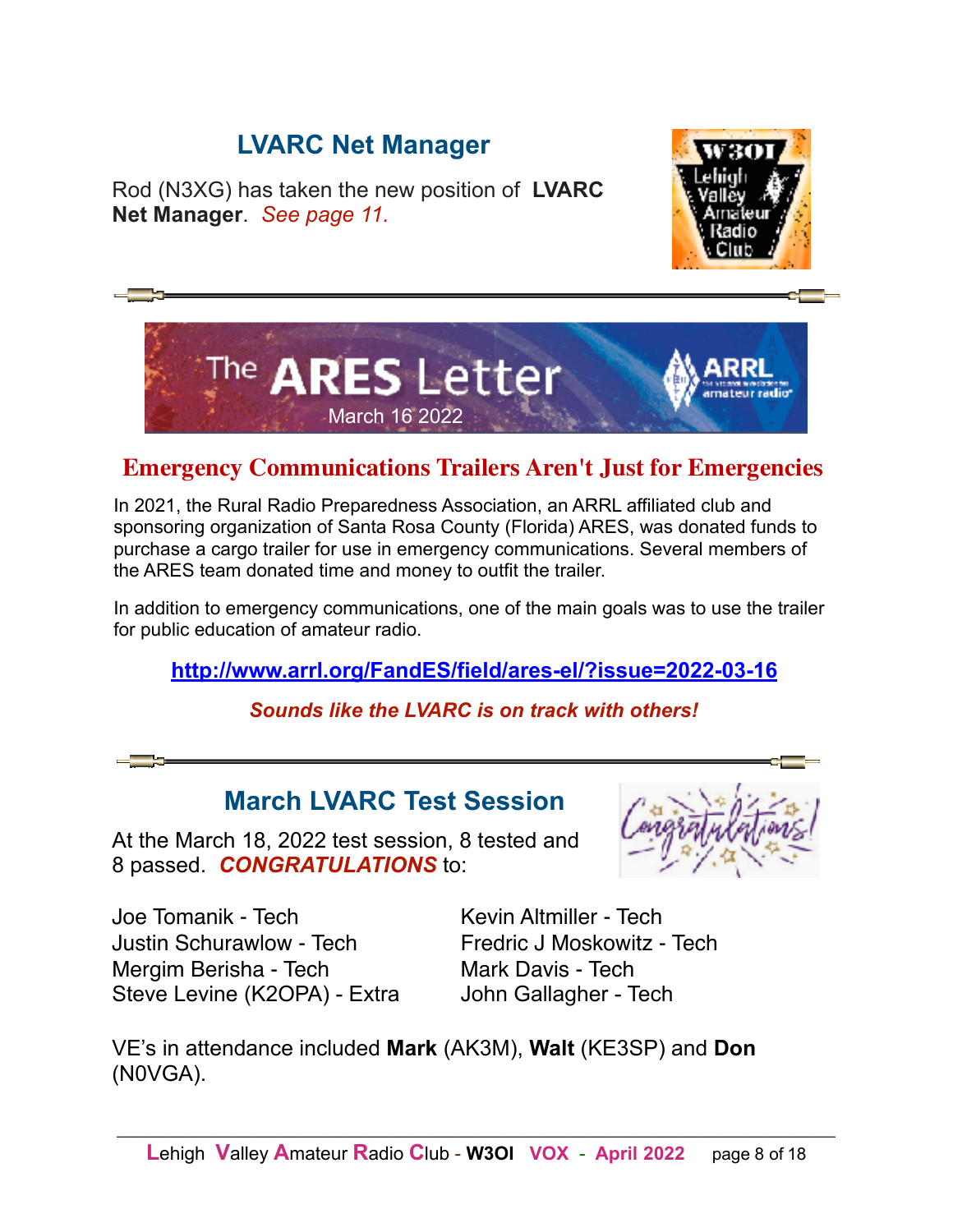### **2022 LVARC ARES Events**

If all goes well and past local events happen this year, here is a the list of ARES events for 2022. **Your help is needed.** Specific dates will be announced and be in the VOX. *Check your calendar and volunteer early!*



**April 24 - St. Luke's Half Marathon** 

**June 11 (Saturday) —— Hanover Township Spring 5K**

**September (Sunday)** —- **VIA Marathon**

**October (Saturday) —- Women's 5K Classic**

**November (Sunday)** —- **Delaware & Lehigh Heritage Half Marathon Run/Walk**

To volunteer for any ARES event, contact Mark (AK3M) at **[AK3M@rcn.com](mailto:AK3M@rcn.com)** or call **610-428-44-75**.q

\_\_\_\_\_\_\_\_\_\_\_\_\_\_\_\_\_\_\_\_\_\_\_\_\_\_\_\_\_\_\_\_\_\_\_\_\_\_\_\_\_\_\_\_\_\_\_\_\_\_\_\_\_\_\_\_\_\_\_\_\_\_\_\_

To volunteer for the D&L Half marathon (November), contact Rod (N3XG) at **[n3xg.radio@gmail.com](mailto:n3xg.radio@gmail.com)**.



**Remember to ID when keying the**  repeater. "*Kerchunking*" without identifying is bad practice.

**Remember to keep your email, postal address, call and license class current with the LVARC, ARRL and FCC.** 



*Check the expiration of your license. Don't let it lapse!*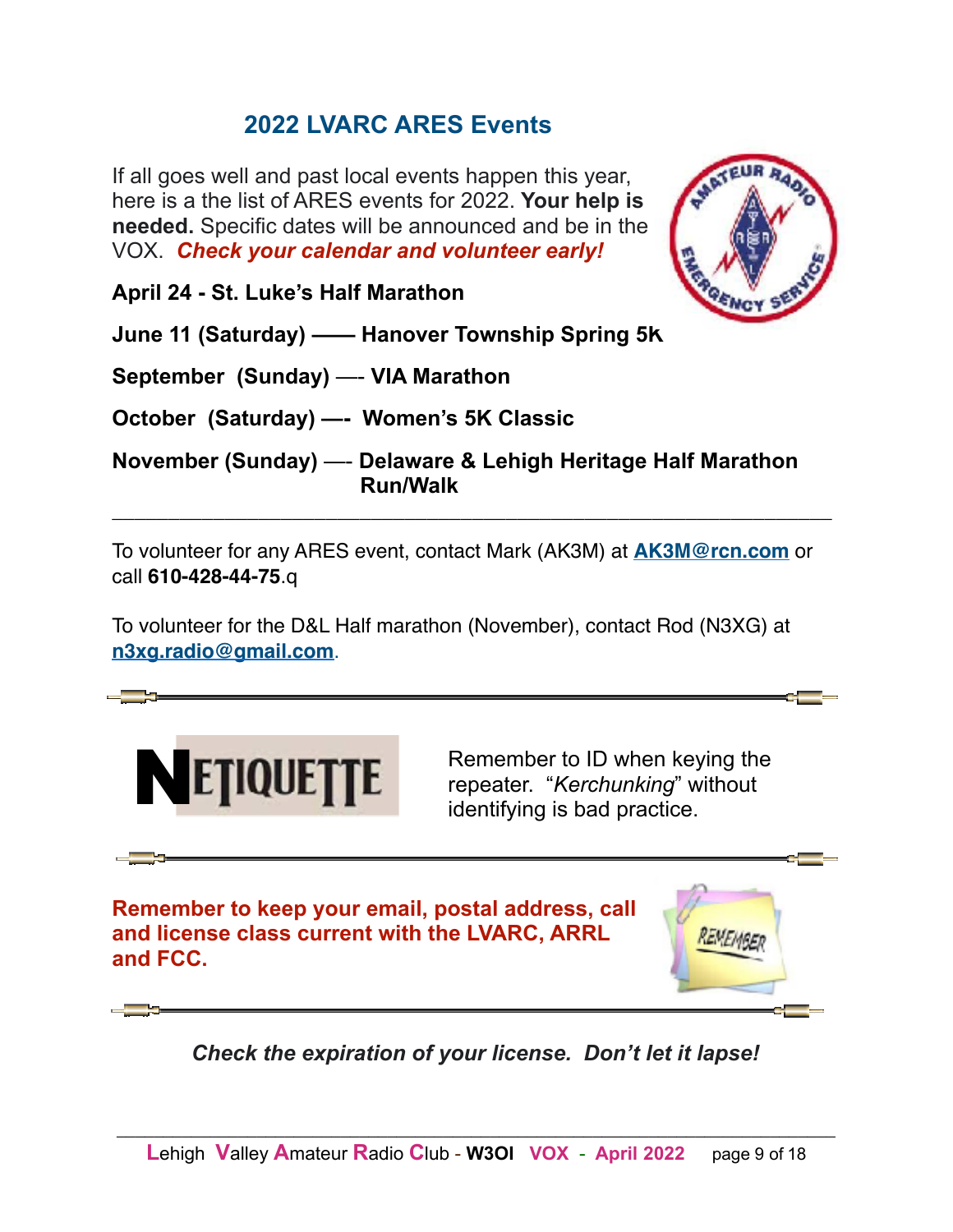### **Donated from Homer (N3VPA)** (a former LVARC member)**:**

*These items are meant for newly licensed hams, those that are just starting out, or have limited means.* 

#### *Please contact Rodney N3XG if you have interest or want additional information at* **[N3xg.radio@gmail.com](mailto:N3xg.radio@gmail.com)**

Both radios are tested and working. You would need a power supply and antenna.

#### **Yaesu FT-3000M 2m<https://www.rigpix.com/yaesu/ft3000.htm>**

- Manual for radio
- New mic is suggested (MH-36) due to wearing at connection point.

#### **Icom IC-28H 2m <https://www.rigpix.com/icom/ic28h.htm>**

- Comes with Earthmate GPS receiver from Delorme
- KPC-3 plus TNC with manual
- Pre-wired hand-mic with leads for TNC
- Manual for radio

**KAM Kamtronics All-Mode** version 5.0

**KPC-2 TNC** 

**CSI – CS-900 telephone interconnec**t

**Antenna Switch – two position** – MFJ-1702B – SO-239

**Antenna Switch – Two Position** – Alpha Delta (Delta2)

**Antenna Switch – Four Position** – MFJ-1704

 **New Net in Town!** 

de Scott KB3YOT

**READER SUBMISSION**

**C**ome join us for a weekly SSB round table net every Monday night at 8:15 PM local time on 144.250 USB. It's a load of fun and will give you some practice in another aspect of amateur radio that you may not have done before or haven't done for a long time.

We hope you will join us every Monday night after the ARES net.





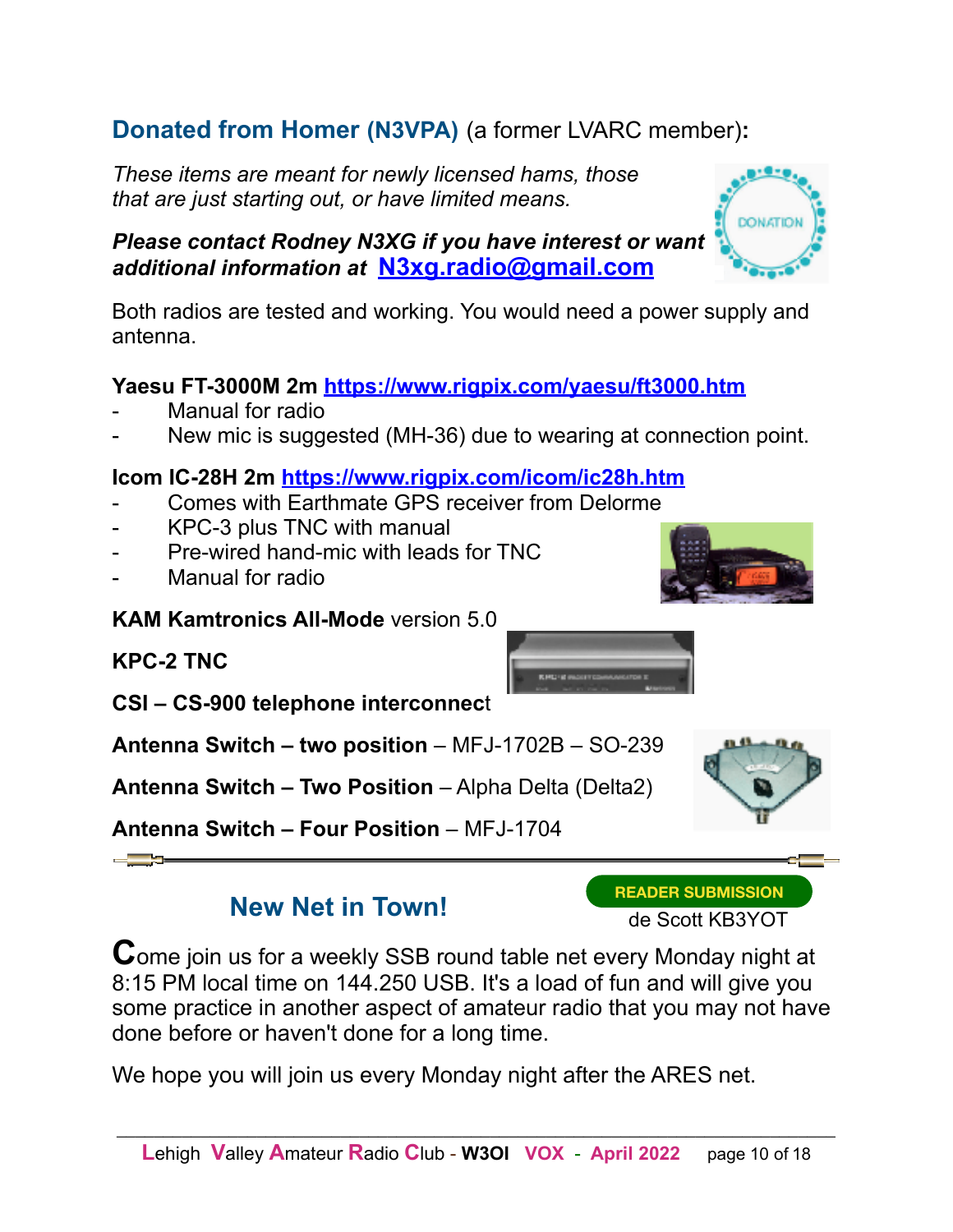### **News From the Net Manager**

**READER SUBMISSION** de Rod (N3XG)



So far, we have the following standing nets:

**Monday - 7:30 pm** - 146.940 (-) T 71.9 LVARC / Lehigh County ACS Net

**Monday - 8:15 pm** - 144.250 SSB LVARC 2 Meter Side Band Net

- **Wednesday 7:00 pm**  447.7125 (DV) Lehigh Valley Digital Net / Dstar and Digital Text
- **Thursday 7:00 pm** 447.7125 (DV) Eastern PA Cross Mode Net
- **Thursday 7:00 pm** 441.600 (DMR CC1) Eastern PA Cross Mode Net TG 31425

### **LVARC VE QUIZ**

The LVARC has how many qualified Extra class **V**olunteer **E**xaminers (VEs)?

- 1. 5
- 2. 7
- 3. 10
- 4. 13

 *Answer in the May 2022 VOX.*





### **The LVARC is an active club with lots happening!**

For upcoming events and activities, read the VOX, attend a meeting and check into the LVARC Night Net at 7:30p every Monday night on the 94 repeater.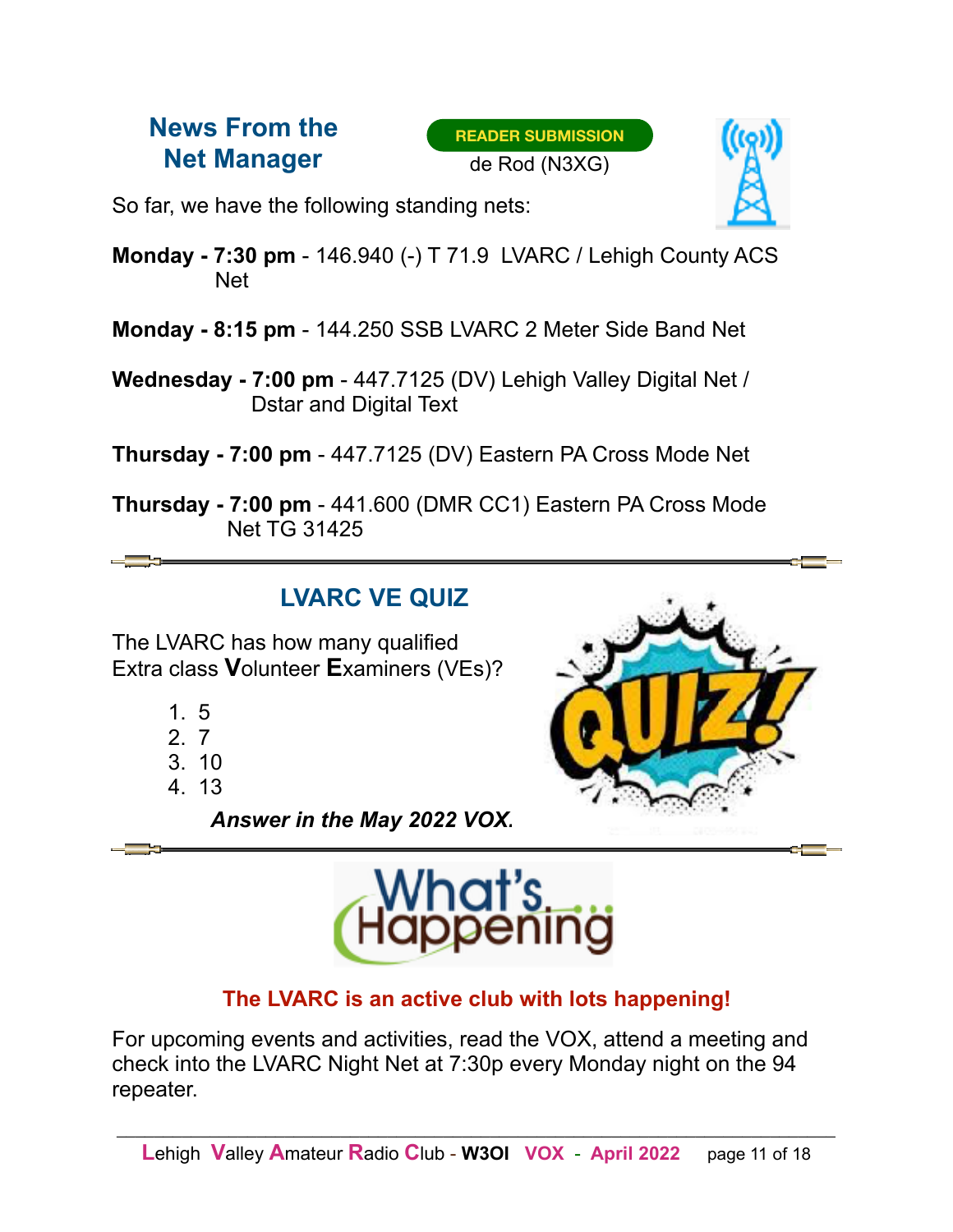### **Free On Line Amateur Radio Operating Class Starts April 7 2022**

We are once again doing our **"Operating Classes"** sponsored by the *Amateur Radio Club of the National Electronics Museum.* 

Free weekly 3-hour Zoom sessions providing info on a wide range of Amateur Radio Operating Activities will start on Thursday April 7 and run through June 9 at 6:30 PM Eastern time. Session will be taught by experts, and the subjects include:

- \* **All About Operating**  A general Introduction
- \* **Amateur Radio Organizations**  Local to International
- \* **Ham Radio Awards**
- \* **DXing-History and Tips** from the Experts
- \* **QSLing**  How to get that needed card for DXCC or WAS
- **\* VHF/UHF Weak Signal Work and "Roving"**
- \* **Image Operating**  Slow Scan and Fast Scan TV
- **\* Remote Station control over internet**
- **\* Learning CW in the no-code era**
- \* **Digital Modes**  From RTTY to FT8 and beyond
- \* **Contesting**  How to get started, tips for the beginner and intermediated contester
- \* **Logging Software**  What's available, how to use
- \* **Propagation**  A general intro to HF Propagation
- \* **Amateur Satellites**  How to get started
- \* **Portable (backpacking) operation**  Tips from an expert
- \* **Setting Up a Modern** (or not so modern) HF Station
- **\* Lightning Protection and Grounding**
- **\* Traffic Handling**
- \* **Public Service, Emergency Communications**

A detailed syllabus will be published before the classes begin. Attend them all, or any that you like, but you must register for the classes. To receive registration information, contact Rol Anders, K3RA, at **[roland.anders@comcast.net](mailto:roland.anders@comcast.net).**

Thanks, Rol, K3RA

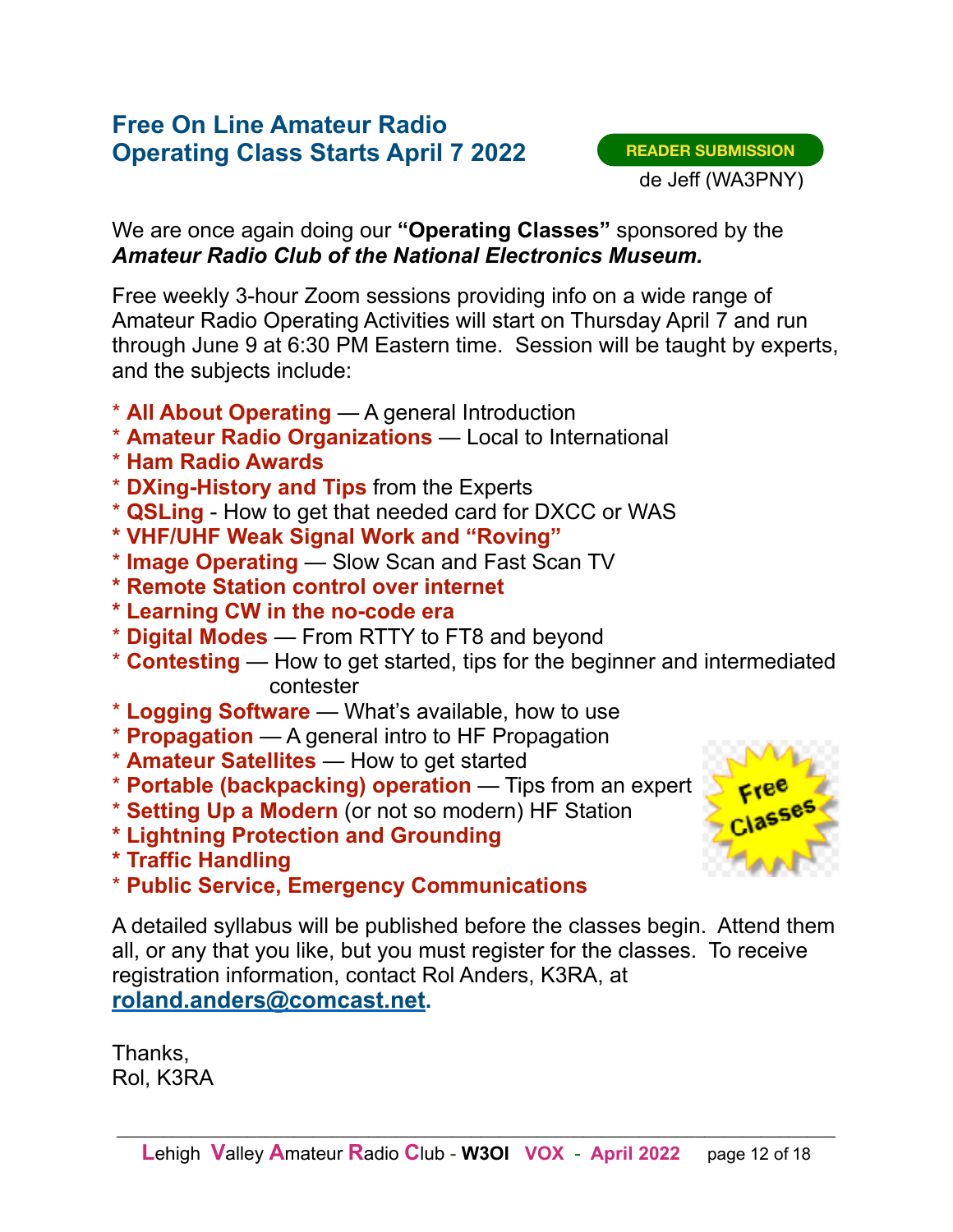### **Minutes of the March 2022 W3OI Amateur Radio Club**

March 2022 03/01/2022

Combo Local and Remote via Zoom

The Meeting was called to order by MB @ 1931

Secret Word, Rheostat

MB covered hybrid zoom meeting procedures, zoom will be an active participant in the meeting

Raise hand to signify a nay vote

18 members in total were local and online

Online was interactive with full communications for both local and remotes

#### **ATTENDEES**

There were a total of members in attendance 11 remote members (as per the email method) and 8 Local Attendees.

The following Board Members were present at the meeting:

President – Myles Bodisch PRESENT

Vice President – Jeff Bauer PRESENT

Treasurer - Paul Ryan PRESENT

Secretary - Steve Olock PRESENT

Board Members:

**Mark AK3M PRESENT** 

**Phil KC3HMK PRESENT** 

**Matt KB3UZE PRESENT** 

**Rod N3XG PRESENT** 

**Dan KC3HWD PRESENT**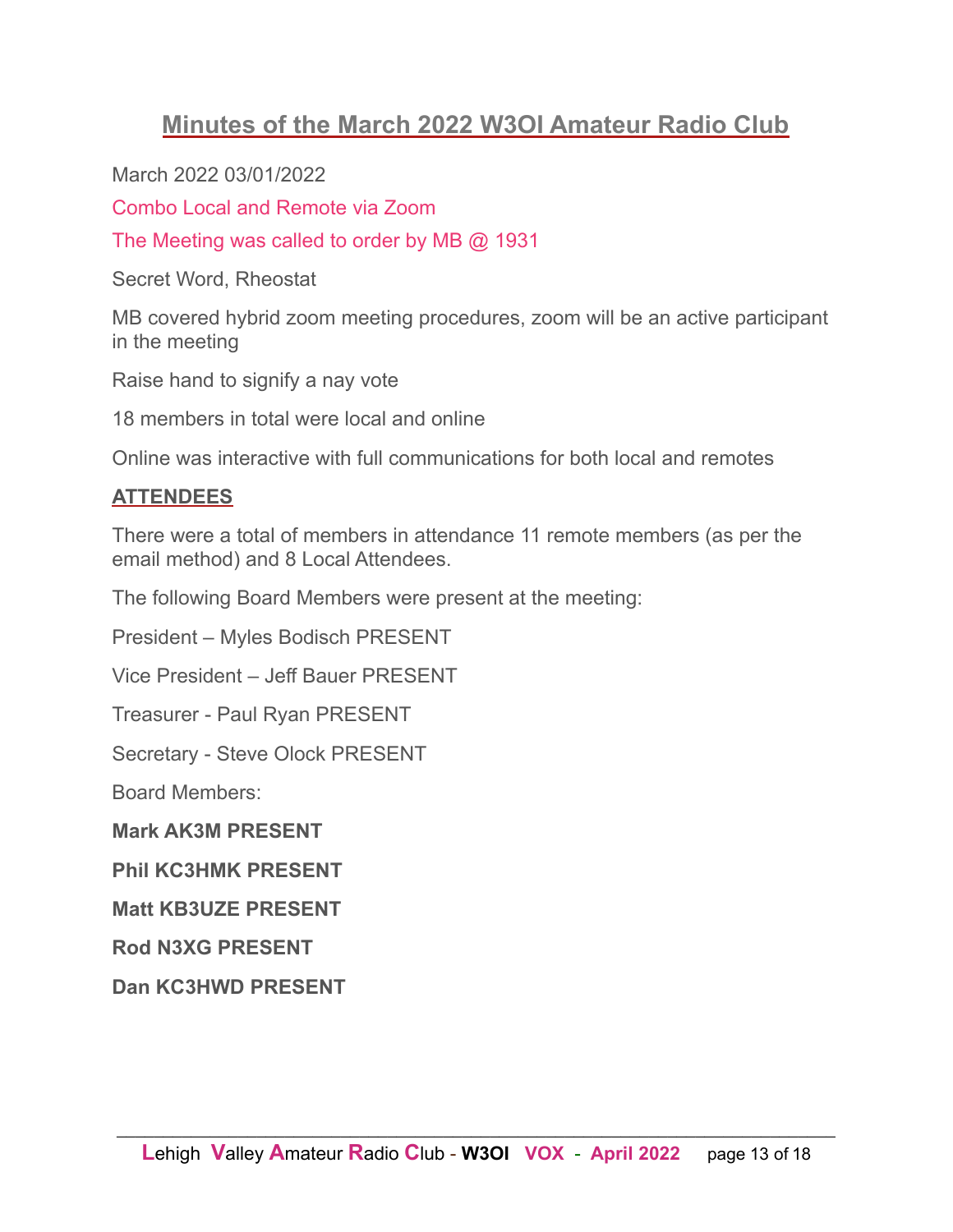#### **AGENDA**

Motion to approve the minutes as published in the Vox

Motion:W3CDY Chuck and 2nd by KC3HWD Dan

Motion Passed

**Guests:** None noted

Program: Grounding presentation by Myles

Treasurer's Report (Paul - N0KIA)

Paul presented his treasurer report

Income from memberships represented the only income.

Motion to accept treasurer's report by N3XG Rod, 2nd by W3CDY Chuck

Motion Passed

Item2: Vanguard letter has been signed and we are currently moving forward with the financial savings as previously discussed

Item 3: IRS Filing has been made for 2021.

#### **Committee Reports:**

#### Communications:

Website Discussion:

W3CDY: Current site is not up to standards nor is controllable

W3CDY Raised a security concern with wordpress security issues

Tom WW3TRG will chair a committee to investigate new website, Steve KS3RO, Chuck W3CDY, Richard KC3FEZ with Paul N0KIA advising. Services will be quoted by Matt Vanderhoff who has done professional work with Tom previously.

Contact Chuck (W3CDY@arrl.net) with any issues not currently noted Mark AK3M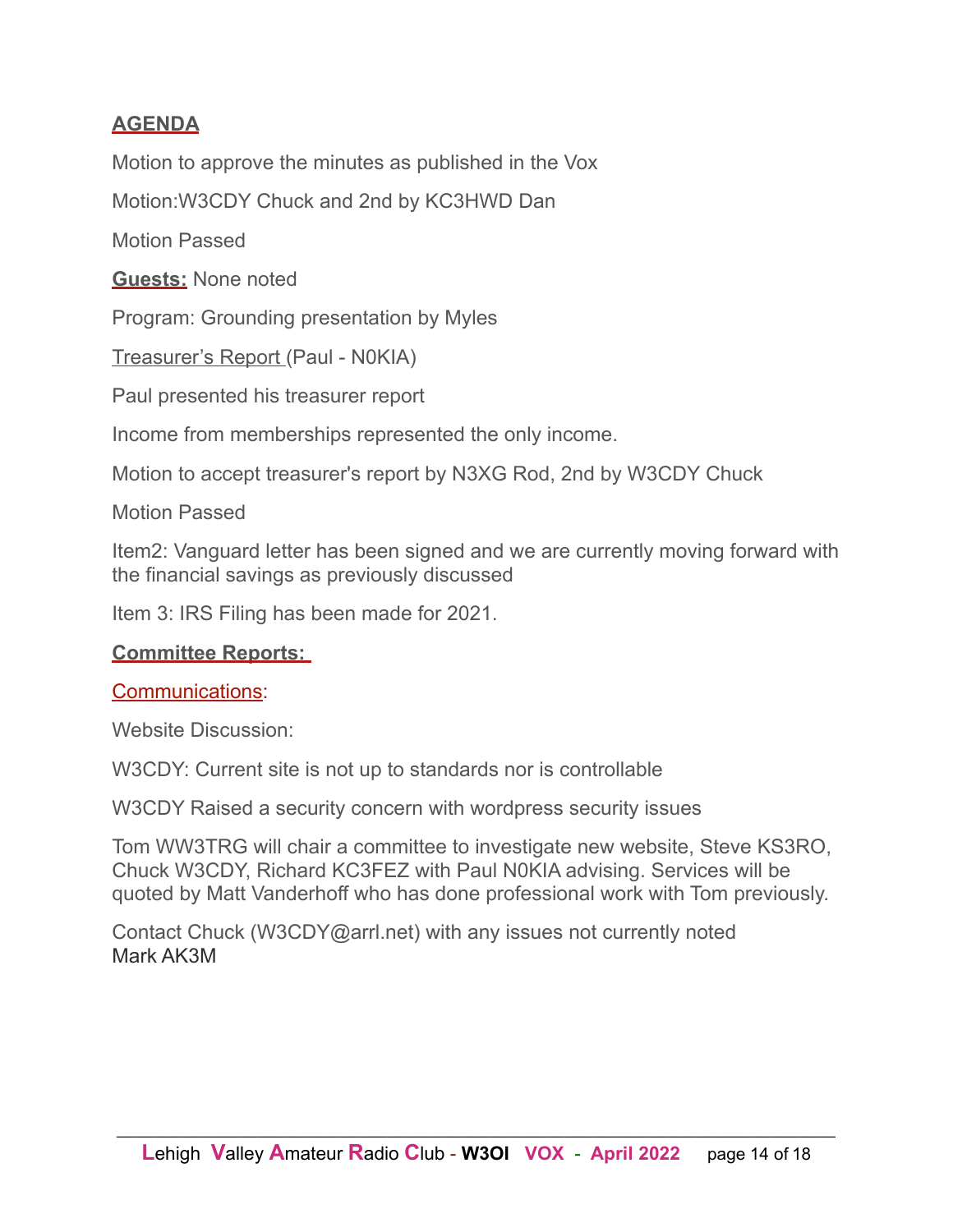#### **ARES and VE Reports for the March 1, 2022 LVARC Meeting**

#### **VE Report**

**The next LVVARC test session will be held on Friday March 18, 2022 at Hanover Elementary School at 6:00p. At this time, there are six scheduled to test. May 20th is the next scheduled session.** Registration is necessary. For more information or to register for a test session, contact Mark (AK3M) at AK3M@rcn.com.

#### **ARES Report**

**The Hanover Township Spring 5K will be held on Saturday June 11, 2022 at 9:00a. About 12 volunteers will be needed. To volunteer or for more information, contact Mark (AK3M). Phil Bigg has Star of Bethlehem festival May 15th, Sunday** 

Today's secret work is Rheostat , email to KS3RO@arrl.net

Please whitelist Ivarc.w3oi@gmail.com and [paul.ryan@gmail.com](mailto:paul.ryan@gmail.com) and [kb3zma@gmail.com](mailto:kb3zma@gmail.com) if you have rcn or ptd for email address to allow yourself to receive the emails from the club

**Repeater**: N3XG Rod : DStar stack is not 100%, the gateway is connected, but Connection between virtual and repeater is not in yet.

Both analog setups have been in good state

We (the club) have more than benefited by donors and hosts for our repeaters.

**Club Station / Trailer:** Nothing new for the trailer.

Antiskid Pieces for the ramp

Old Business:Elmer program is something that needs to be resurrected and brought current for the benefit of the club and its members.

As previously approved, we have added a Wireless mic for the zoom session and we are using a conference speaker as well

Dues were due, please make the payment and get it into Paul

(PAUL RYAN, N0KIA 5814 LINDBERGH ST OREFIELD, PA 18069)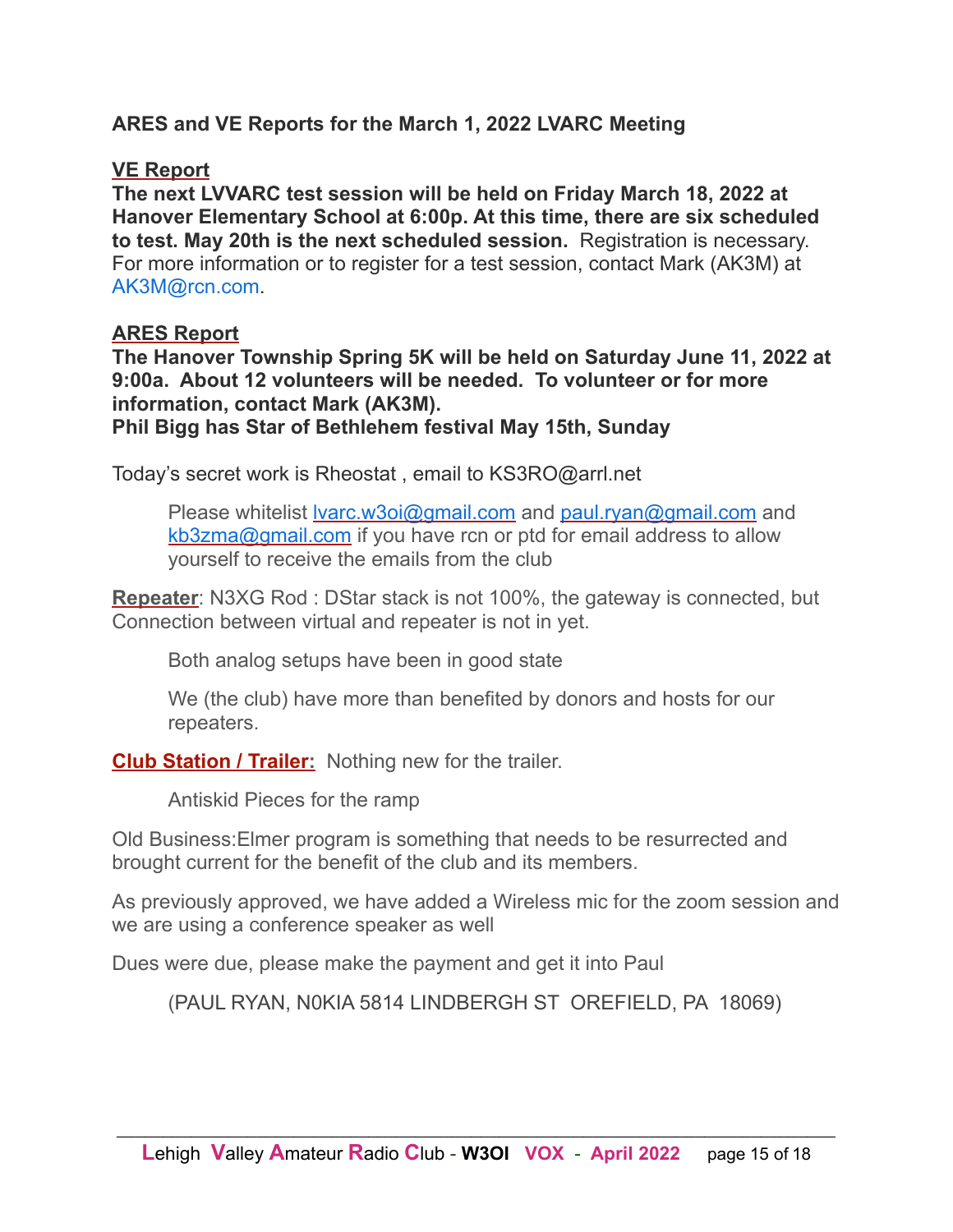#### **New Business:**

Paul: Clubs license is expiring May 2022. CSCSA is used to reapply for the license

The club trustee will change to Steve Olock, KS3RO for 2022

N3XG, Rod, Has volunteered to take on a roll of elmering and maintaining net manager

An email will come from Rod to ascertain talents and needs for more involvement in ham radio.

Field Day site will continue this year at the same site on 6/25

Class D to D counts again, More details to come next month.

BOG has completed the audit of financials.

**New Members:** None noted for this month

**Sick Call:** No none members on the sick call

#### **Good of the Order**

W3CDY: shared details about the GD73, a DMR Radio .5 and 2 watt hotspot \$73 range for price

W3CDY UV9R+ Baofeng 8 watts claimed but unknown provenance

W3CDY; Clear tube microphone headset for baofeng radios Chuck has some for sale for \$5

N3XG 443.350 is back on the air, and on the allstar network

N0KIA Mid month will have a Hands on night 2 weeks from day may 15th at the

Scott KB3YOT : 144.250 USB SSB net follows the weekly net and sometimes AM follows that

The LVARC Monthly Business Meeting Closed at (EST)2030

Motion to accept made by: W3CDY, 2nd by WW3TRG

Motion Passed

Respectfully Submitted Steve Olock KS3RO, Secretary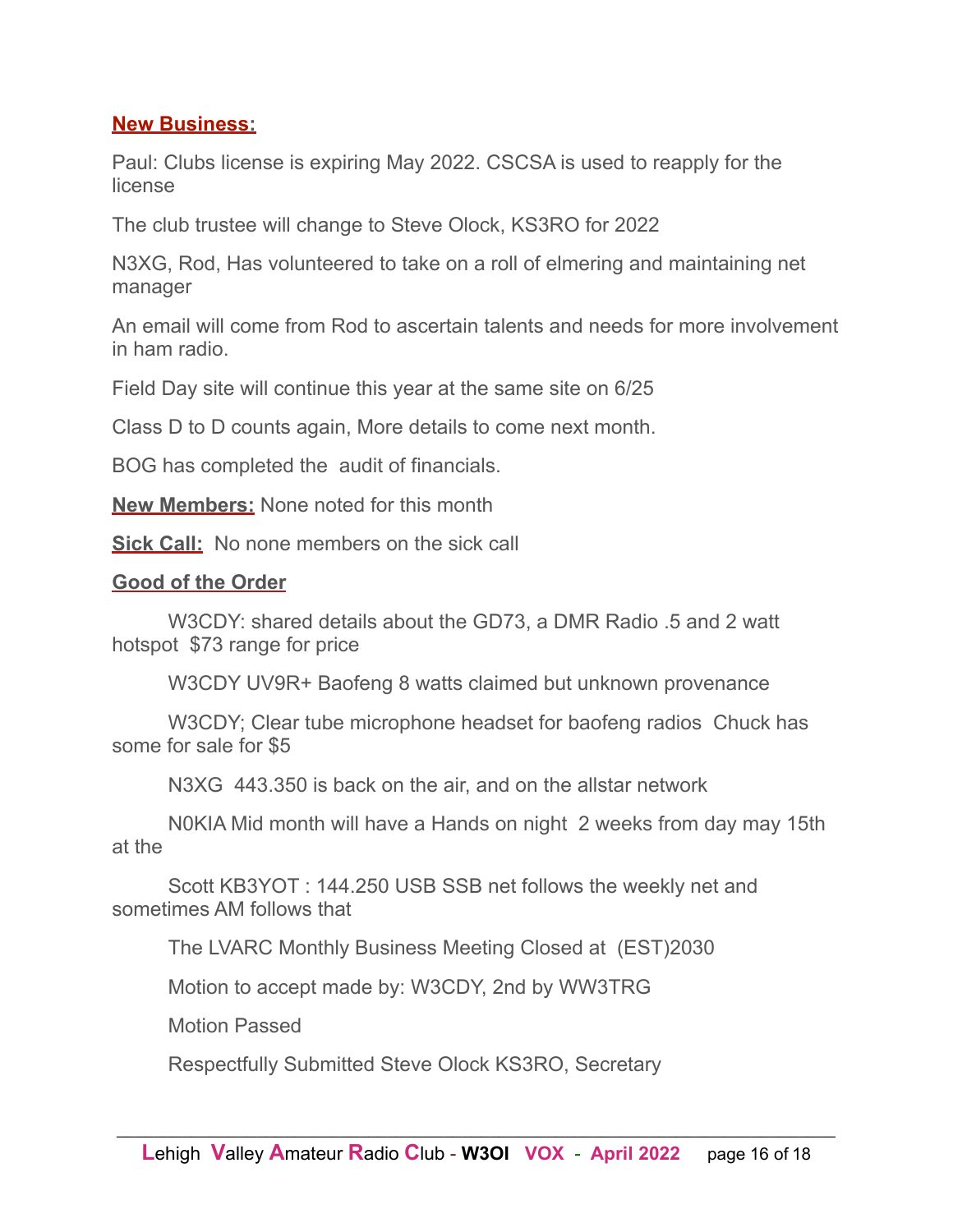

## **This Just In !!!**

The FCC's test fee increase is now reality. **The test fee has increased from \$15.00 to 35.00**.

 This increase includes **new** and **renewed** licenses, as well as **upgraded** licenses and **vanity call signs**. This will **take effect on April 19, 2022**.

 Anticipating the implementation of the fee in 2022, the ARRL Board of Directors, at its July 2021 meeting, approved the "ARRL **[Youth Licensing Grant Program](https://www.arrl.org/news/arrl-board-establishes-program-to-cover-initial-fcc-license-fee-for-young-applicants)**." **Under the program, ARRL will cover a one-time \$35 application fee for license candidates younger than 18 years old for tests administered under the auspices of the ARRL Volunteer Examiner Coordinator (ARRL VEC)**. Qualified candidates also would pay a reduced exam session fee of \$5 to the ARRL VEC. ARRL is finalizing details for administering the program.

 VECs and Volunteer Examiner (VE) teams will not collect the \$35 fee at license exam sessions. New and upgrade candidates at an exam session will continue to pay the \$15 exam session fee to the ARRL VE team as usual, and pay the new, \$35 application fee directly to the FCC by using the CORES FRN Registration system (**[CORES - Login](https://apps.fcc.gov/cores/userLogin.do)**).

 When the FCC receives the examination information from the VEC, it will email a link with payment instructions to each successful candidate who then will have 10 calendar days from the date of the email to pay. After the fee is paid and the FCC has processed an application, examinees will receive a second email from the FCC with a link to their official license or explanation of other action. The link will be good for 30 days.